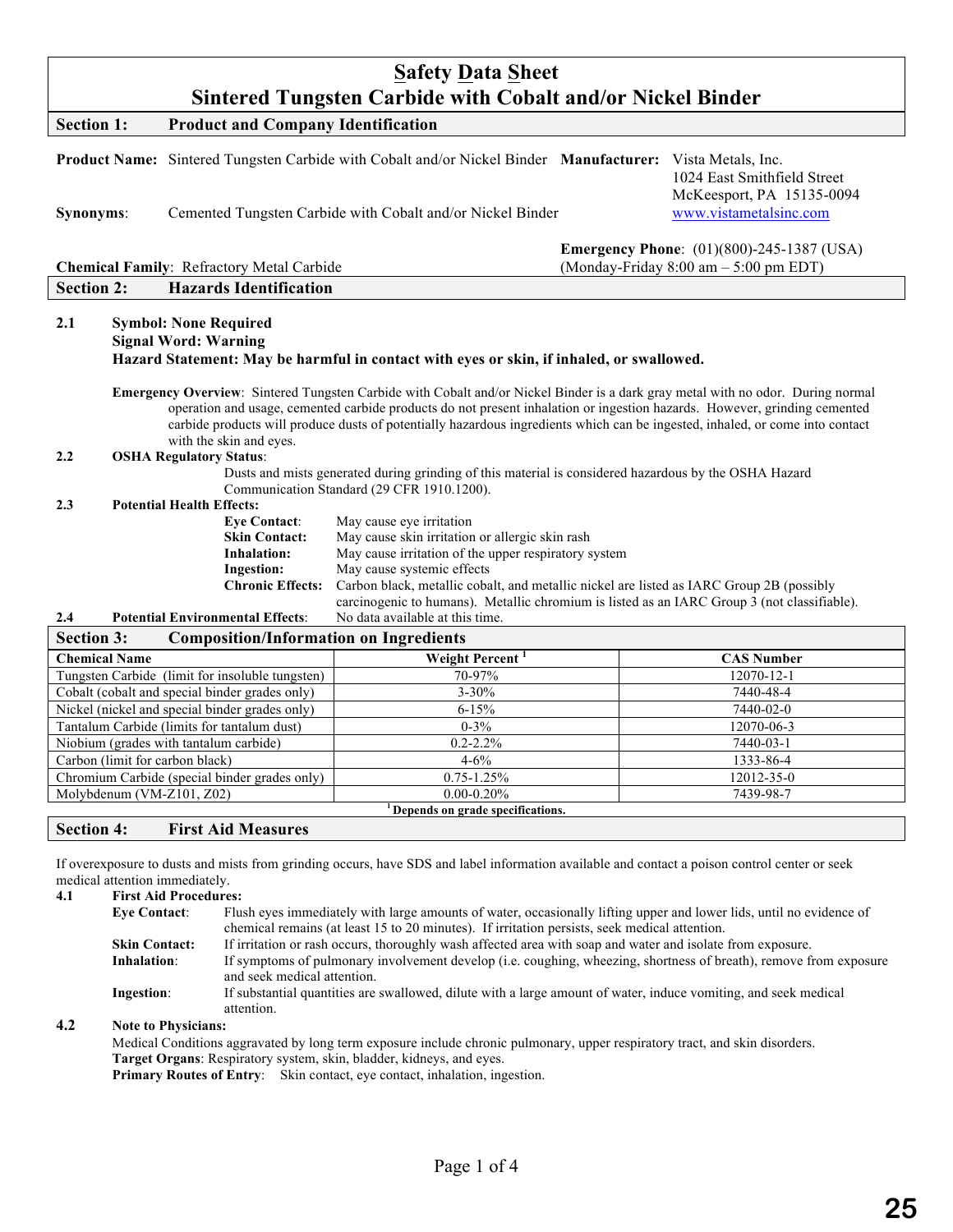# **Safety Data Sheet Sintered Tungsten Carbide with Cobalt and/or Nickel Binder**

## **Section 5: Fire Fighting Measures**

| 5.1               |                                                                                                                                              | <b>Flammable Properties:</b>                                                                                                          |  |
|-------------------|----------------------------------------------------------------------------------------------------------------------------------------------|---------------------------------------------------------------------------------------------------------------------------------------|--|
|                   | Hard cemented carbides are not a fire hazard, however dusts and mists generated in grinding operations may present a fire or explosion       |                                                                                                                                       |  |
|                   | hazard when exposed to high temperatures or ignition sources. Particle size and dispersion in air determine reactivity. However, this is not |                                                                                                                                       |  |
|                   |                                                                                                                                              | expected to be a problem under normal handling conditions.                                                                            |  |
|                   |                                                                                                                                              | Flash Point:<br>None                                                                                                                  |  |
|                   |                                                                                                                                              | Auto-Ignition:<br>Not applicable                                                                                                      |  |
|                   |                                                                                                                                              | Lower Flammable Limit (LFL):<br>Not applicable                                                                                        |  |
|                   |                                                                                                                                              | Upper Flammable Limit (UFL):<br>Not applicable                                                                                        |  |
| 5.2               |                                                                                                                                              | <b>Extinguishing Media:</b>                                                                                                           |  |
|                   | 5.2.1                                                                                                                                        | <b>Suitable Extinguishing Media:</b>                                                                                                  |  |
|                   |                                                                                                                                              | Remove oxygen by sealing container or by smothering with dry sand, dry dolomite, or powdered sodium chloride; use an                  |  |
|                   |                                                                                                                                              | ABC type fire extinguisher or flood with water.                                                                                       |  |
|                   |                                                                                                                                              | Move container from fire area if possible.<br>$\blacksquare$                                                                          |  |
|                   |                                                                                                                                              | For massive fire in cargo area, use unmanned hose holder or monitor nozzles, or else withdraw and let fire burn out.<br>٠             |  |
|                   | 5.2.2                                                                                                                                        | <b>Unsuitable Extinguishing Media:</b>                                                                                                |  |
|                   |                                                                                                                                              | Not applicable                                                                                                                        |  |
| 5.3               |                                                                                                                                              | <b>Protection of Firefighters</b>                                                                                                     |  |
|                   | 5.3.1                                                                                                                                        | <b>Specific Hazards Arising from Chemicals</b>                                                                                        |  |
|                   |                                                                                                                                              | May generate toxic metal fumes when heated.                                                                                           |  |
|                   | 5.3.2                                                                                                                                        | <b>Protective Equipment and Precautions for Firefighters</b>                                                                          |  |
|                   |                                                                                                                                              | For a fire contained to a small area, use a respirator approved for toxic dust and fumes. For a large fire, firefighters should<br>٠, |  |
|                   |                                                                                                                                              | use self-contained breathing apparatus.                                                                                               |  |
| <b>Section 6:</b> |                                                                                                                                              | <b>Accidental Release Measures</b>                                                                                                    |  |
|                   |                                                                                                                                              |                                                                                                                                       |  |
| 6.1               |                                                                                                                                              | <b>Personal Precautions:</b>                                                                                                          |  |
|                   |                                                                                                                                              | If airborne dust is present, use personal protection recommended in Section 8.                                                        |  |
| 6.2               |                                                                                                                                              | <b>Environmental Precautions:</b>                                                                                                     |  |
|                   |                                                                                                                                              | Material is not hazardous to the environment.                                                                                         |  |
| 6.3               |                                                                                                                                              | <b>Methods for Containment:</b><br>٠                                                                                                  |  |
|                   |                                                                                                                                              | Not Applicable                                                                                                                        |  |
| 6.4               |                                                                                                                                              | <b>Methods for Clean-Up</b>                                                                                                           |  |
|                   |                                                                                                                                              | Clean up using methods that avoid dust generation such as a vacuum with HEPA filter, wet mop, or wipe.                                |  |
|                   |                                                                                                                                              | Place in suitable clean, dry container for later disposal or reclamation.                                                             |  |
| 6.5               |                                                                                                                                              | <b>Other Information</b><br>٠<br>Not Applicable                                                                                       |  |
| <b>Section 7:</b> |                                                                                                                                              | <b>Handling and Storage</b>                                                                                                           |  |
|                   |                                                                                                                                              |                                                                                                                                       |  |
| 7.1               | Handling                                                                                                                                     |                                                                                                                                       |  |
|                   |                                                                                                                                              | Avoid dispersion of grinding dust and mist into the air.                                                                              |  |
|                   | ٠                                                                                                                                            | Do not breathe dust.                                                                                                                  |  |
|                   | ٠                                                                                                                                            | Avoid contact with skin, eyes, or clothing.                                                                                           |  |
|                   | $\blacksquare$                                                                                                                               | Wash hands thoroughly after handling, before eating or smoking. Do not shake clothing, rags, or other items to remove dust.           |  |
|                   |                                                                                                                                              | Dust should be removed by washing or vacuuming.                                                                                       |  |
|                   |                                                                                                                                              |                                                                                                                                       |  |
| 7.2               | Storage                                                                                                                                      |                                                                                                                                       |  |
|                   | ٠                                                                                                                                            | Material should be stored in a clean, cool area. Keep away from sparks and ignition sources.                                          |  |

## **8.1 Exposure Guidelines**

| <b>Chemical Name</b>                            | <b>OSHA PEL</b>                         | ACGIH TLV <sup>2</sup>                                                      |
|-------------------------------------------------|-----------------------------------------|-----------------------------------------------------------------------------|
| Tungsten Carbide (limit for insoluble tungsten) | None Established                        | $5 \text{ mg/m}^3$                                                          |
| Cobalt (cobalt binder grades only)              | $0.1$ mg/m <sup>3</sup> (dust and fume) | $0.02 \text{ mg/m}^3$                                                       |
| Nickel (nickel binder grades only)              | $\lfloor$ mg/m <sup>3</sup>             | $1.5 \text{ mg/m}^3$ (inhalable)                                            |
| Tantalum Carbide (limits for tantalum dust)     | $5 \text{ mg/m}^3$                      | $5 \text{ mg/m}^3$                                                          |
| Niobium (grades with tantalum carbide)          | None Established                        | None Established                                                            |
| Carbon (limit for carbon black)                 | $3.5 \text{ mg/m}^3$                    | $3.5 \text{ mg/m}^3$                                                        |
| Chromium Carbide (VM-S101, S102, S103)          | $m\Omega/m^3$                           | $0.5 \text{ mg/m}^3$                                                        |
| Molybdenum (VM-Z101, Z02)                       | $15 \text{ mg/m}^3$ (vacated)           | $10 \text{ mg/m}^3$ (inhalable)<br>$3 \text{ mg/m}^3$ (respirable fraction) |

<sup>1</sup> The OSHA PEL is the employee's time-weighted average exposure in any 8 hour workshift of a 40 hour week which may not be exceeded.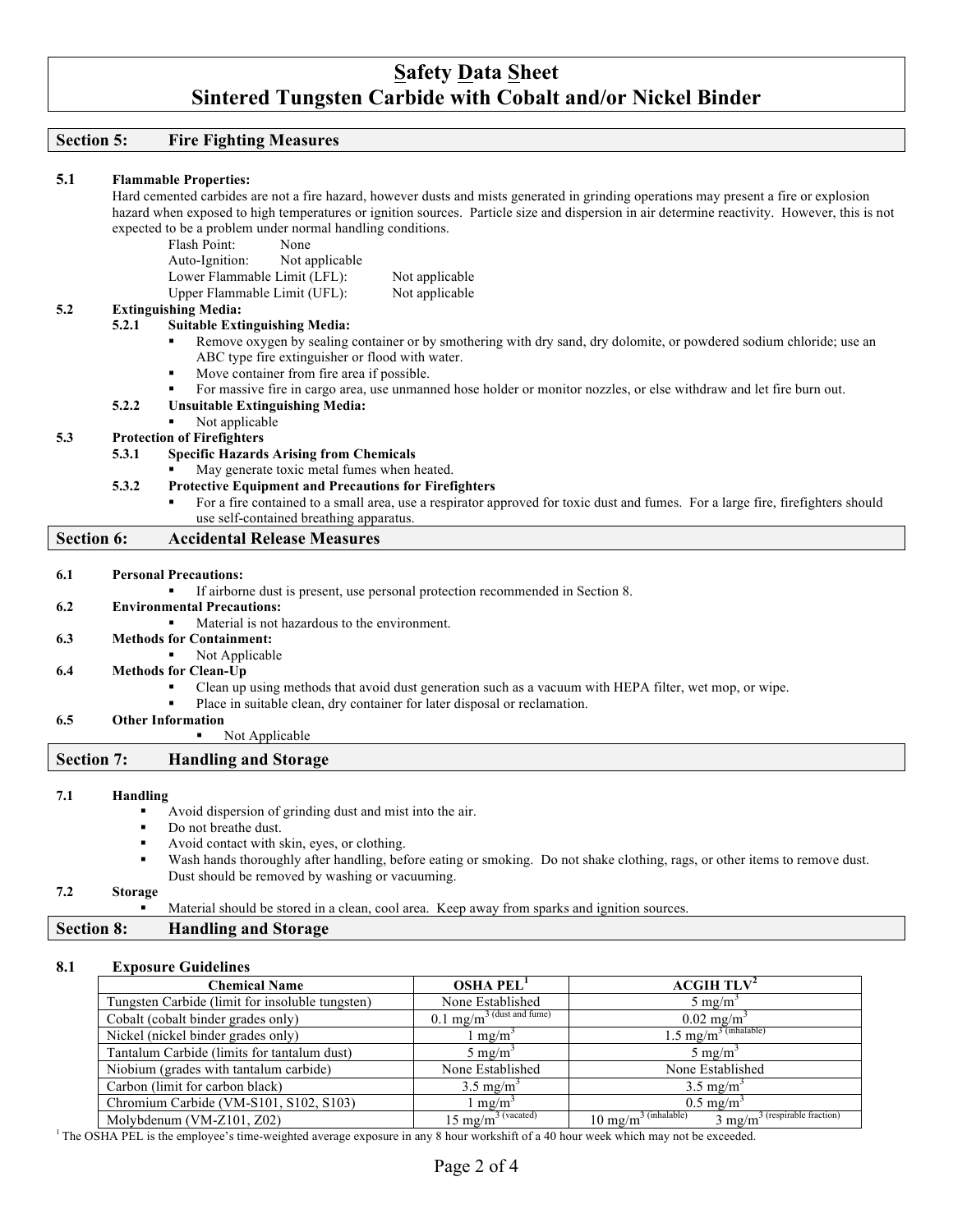## **Safety Data Sheet Sintered Tungsten Carbide with Cobalt and/or Nickel Binder**

<sup>2</sup>The ACGIH TLV is the time-weighted average concentration for an 8 hour workday in a 40 hour week to which nearly all workers may be repeatedly exposed with adverse effect.

#### **8.2 Engineering Controls**

Use local exhaust ventilation that is adequate to limit personal exposure to airborne dust to levels that do not exceed the PEL or TLV. If such equipment is not available, use respirators as specified in 8.3.3.

#### **8.3 Personal Protective Equipment**

#### **8.3.1 Eye/Face Protection**

Safety glasses with side shields are recommended.

#### **8.3.2 Skin Protection**

- ! Protective gloves are recommended when contact with dust or mist is likely. Prior to donning gloves, wash hands thoroughly.
- **8.3.3 Respiratory Protection**
	- ! Use an appropriate NIOSH approved respirator when airborne dust concentrations exceed the appropriate PEL or TLV. All applicable requirements set forth in 29 CFR 1910.134 should be met.

#### **8.3.4 General Hygiene Considerations**

- Avoid breathing dust.
- ! Avoid contact with skin, eyes, and clothing.
- Wash hands thoroughly after handling and before eating or smoking.

#### **Section 9: Physical and Chemical Properties**

| <b>Appearance and Odor:</b> | Dark gray metal/no odor | <b>Solubility in Water:</b>    | Insoluble      |
|-----------------------------|-------------------------|--------------------------------|----------------|
| <b>Physical State:</b>      | <b>Solid</b>            | <b>Freezing/Melting Point:</b> | Not available  |
| <b>Boiling Point:</b>       | Not applicable          | $pH$ :                         | Not applicable |
| <b>Specific Gravity:</b>    | $11.0 - 15.5$           | <b>Molecular Weight:</b>       | Not determined |
| <b>Vapor Pressure</b>       | Not applicable          | <b>Vapor Density:</b>          | Not applicable |
| <b>Evaporation Rate:</b>    | Not applicable          |                                |                |

# **Section 10: Stability and Reactivity**

| 10.1                 | <b>Chemical Stability:</b>                |                                                                                                                                                                                                                                                                                                                                                                                                                                                                                                                                                                                                                                                                                                                                                                                                                                                                                                                                                                                                                                                                                   |  |  |
|----------------------|-------------------------------------------|-----------------------------------------------------------------------------------------------------------------------------------------------------------------------------------------------------------------------------------------------------------------------------------------------------------------------------------------------------------------------------------------------------------------------------------------------------------------------------------------------------------------------------------------------------------------------------------------------------------------------------------------------------------------------------------------------------------------------------------------------------------------------------------------------------------------------------------------------------------------------------------------------------------------------------------------------------------------------------------------------------------------------------------------------------------------------------------|--|--|
|                      |                                           | Stable under normal conditions of temperature and pressure.                                                                                                                                                                                                                                                                                                                                                                                                                                                                                                                                                                                                                                                                                                                                                                                                                                                                                                                                                                                                                       |  |  |
| 10.2                 |                                           | <b>Conditions to Avoid:</b>                                                                                                                                                                                                                                                                                                                                                                                                                                                                                                                                                                                                                                                                                                                                                                                                                                                                                                                                                                                                                                                       |  |  |
|                      | $\blacksquare$                            | Not applicable                                                                                                                                                                                                                                                                                                                                                                                                                                                                                                                                                                                                                                                                                                                                                                                                                                                                                                                                                                                                                                                                    |  |  |
| 10.3                 | <b>Incompatible Materials</b>             |                                                                                                                                                                                                                                                                                                                                                                                                                                                                                                                                                                                                                                                                                                                                                                                                                                                                                                                                                                                                                                                                                   |  |  |
|                      | $\blacksquare$                            | Acids, strong oxidizers                                                                                                                                                                                                                                                                                                                                                                                                                                                                                                                                                                                                                                                                                                                                                                                                                                                                                                                                                                                                                                                           |  |  |
|                      | $\blacksquare$                            | Fluorine gas (material ignites on contact with fluorine gas)                                                                                                                                                                                                                                                                                                                                                                                                                                                                                                                                                                                                                                                                                                                                                                                                                                                                                                                                                                                                                      |  |  |
| 10.4                 |                                           | <b>Hazardous Decomposition Products</b>                                                                                                                                                                                                                                                                                                                                                                                                                                                                                                                                                                                                                                                                                                                                                                                                                                                                                                                                                                                                                                           |  |  |
|                      |                                           | Not applicable                                                                                                                                                                                                                                                                                                                                                                                                                                                                                                                                                                                                                                                                                                                                                                                                                                                                                                                                                                                                                                                                    |  |  |
| 10.5                 |                                           | <b>Possibility of Hazardous Reactions:</b>                                                                                                                                                                                                                                                                                                                                                                                                                                                                                                                                                                                                                                                                                                                                                                                                                                                                                                                                                                                                                                        |  |  |
|                      |                                           | Will not occur under normal conditions                                                                                                                                                                                                                                                                                                                                                                                                                                                                                                                                                                                                                                                                                                                                                                                                                                                                                                                                                                                                                                            |  |  |
| <b>Section 11:</b>   |                                           | <b>Toxicological Information</b>                                                                                                                                                                                                                                                                                                                                                                                                                                                                                                                                                                                                                                                                                                                                                                                                                                                                                                                                                                                                                                                  |  |  |
|                      |                                           |                                                                                                                                                                                                                                                                                                                                                                                                                                                                                                                                                                                                                                                                                                                                                                                                                                                                                                                                                                                                                                                                                   |  |  |
| <b>Eye Contact:</b>  |                                           | Can cause irritation or conjunctivitis                                                                                                                                                                                                                                                                                                                                                                                                                                                                                                                                                                                                                                                                                                                                                                                                                                                                                                                                                                                                                                            |  |  |
| <b>Skin Contact:</b> |                                           | Can cause irritation or allergic skin rash due to cobalt or nickel sensitization. Certain skin conditions, such as dry skin, may be<br>aggravated by exposure.                                                                                                                                                                                                                                                                                                                                                                                                                                                                                                                                                                                                                                                                                                                                                                                                                                                                                                                    |  |  |
| Inhalation:          |                                           |                                                                                                                                                                                                                                                                                                                                                                                                                                                                                                                                                                                                                                                                                                                                                                                                                                                                                                                                                                                                                                                                                   |  |  |
|                      |                                           | Cobalt: Dusts or mists can cause irritation of the nose and throat. Inhalation can results in an allergic reaction in individuals<br>previously sensitized, causing difficult breathing. Dusts or mists also have the potential for causing transient or permanent<br>respiratory or pulmonary diseases, including occupational asthma, pulmonary fibrosis, and interstitial pneumonitis in some<br>individuals. It is reported that cobalt dust is the most probable cause of such respiratory diseases. Reports have also indicated a<br>lack of correlation between onset of symptoms, length of exposure, and the development of interstitial pmeumonitis. Symptoms<br>may include a productive cough, wheezing, shortness of breath, chest tightness, dyspnea, and retrosternal pain.<br>Nickel: Acute toxicity from nickel inhalation can cause headache, sore throat, and hoarseness. Nickel is also suspected of<br>causing nasal and lung cancer. Symptoms may include pain, bleeding, nasal obstruction, vision impairment, weight loss, and<br>voice resonance change. |  |  |
| Ingestion:           |                                           | Ingestion of significant amounts of cobalt has the potential of causing blood, heart, and other organ problems. Current scientific<br>information indicates no adverse effects are likely from ingestion of small amounts of nickel dust generated from this product.<br>The LD <sub>50</sub> for cobalt is 6,171 mg/kg (oral, rat). The LD <sub>50</sub> for nickel is 5 g/kg (oral, rat).                                                                                                                                                                                                                                                                                                                                                                                                                                                                                                                                                                                                                                                                                       |  |  |
|                      | <b>Conditions Aggravated by Exposure:</b> |                                                                                                                                                                                                                                                                                                                                                                                                                                                                                                                                                                                                                                                                                                                                                                                                                                                                                                                                                                                                                                                                                   |  |  |
|                      |                                           | Lung and other pulmonary and skin conditions may be aggravated by exposure.                                                                                                                                                                                                                                                                                                                                                                                                                                                                                                                                                                                                                                                                                                                                                                                                                                                                                                                                                                                                       |  |  |
|                      | Carcinogenicity                           | Metallic cobalt, metallic nickel, and carbon black are listed as an IARC Group 2B (possibly carcinogenic to humans). Metallic<br>nickel is also listed under NTP as reasonably expected to be a carcinogen. Metallic chromium is listed as an IARC Group 3 (not<br>classifiable).                                                                                                                                                                                                                                                                                                                                                                                                                                                                                                                                                                                                                                                                                                                                                                                                 |  |  |